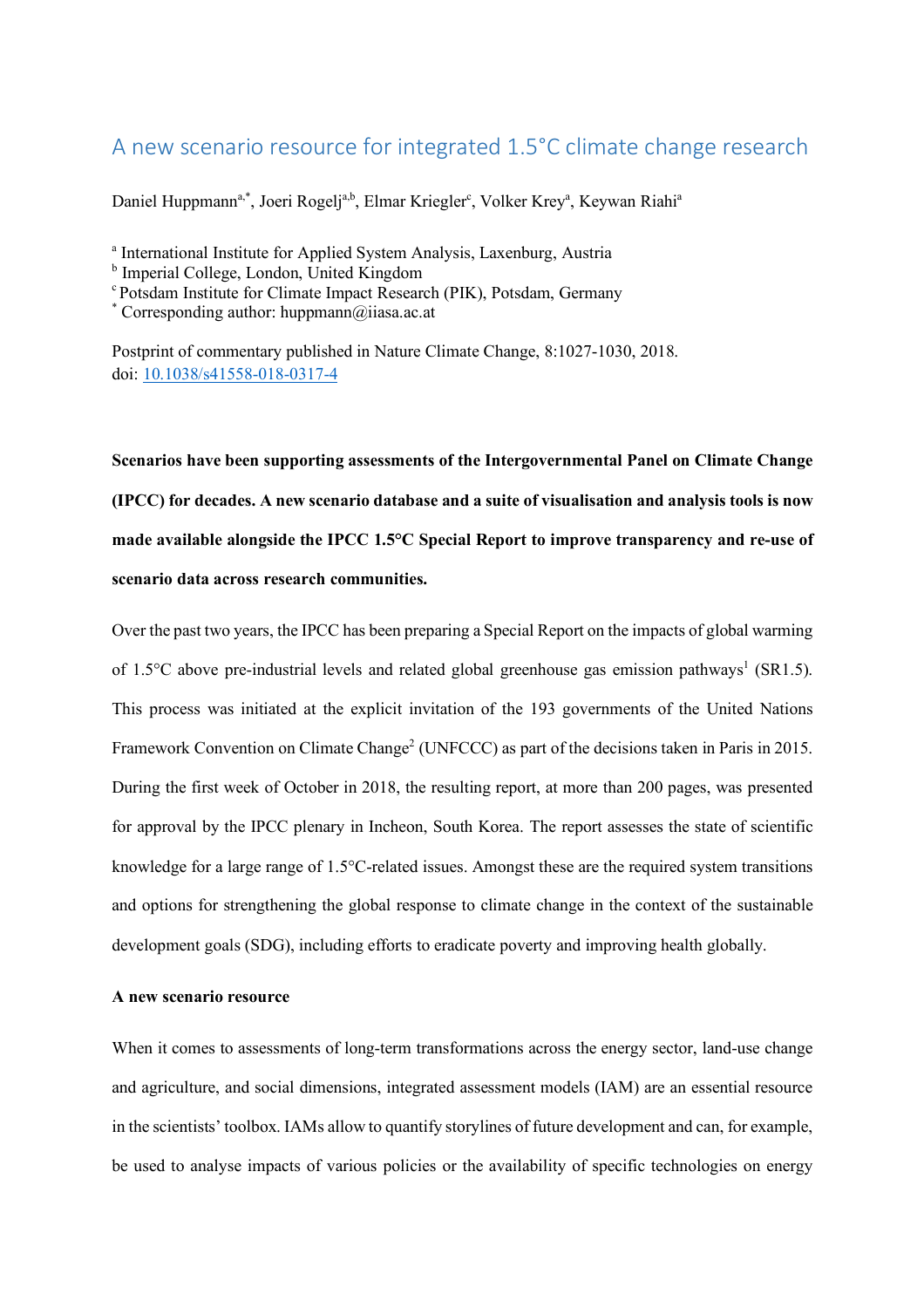system transitions. They capture the coupled energy-land-economy-climate system and describe anthropogenic emissions of GHGs and other forcing agents across sectors and regions over the 21<sup>st</sup> century. These tools therefore play a unique role in exploring climate change mitigation pathways towards the 1.5°C and 2°C warming limits, and thus provide an important source of literature for SR1.5. In light of many thousands of combined working hours and the large-scale coordinated efforts that go into developing IAMs and producing scenarios it makes sense that they are used to the fullest extent. To this end, the Integrated Assessment Modeling Consortium (IAMC) – the umbrella organization of modelling teams conducting global climate change mitigation analysis – facilitated a coordinated and systematic community effort implemented by IIASA and the IPCC SR1.5 authors. The consolidated scenario data supporting the IPCC SR1.5 assessment has been published online as part of the "*IAMC 1.5°C Scenario Explorer hosted by IIASA"* (https://data.ene.iiasa.ac.at/iamc-1.5c-explorer) <sup>4</sup> *[Note: will go live at time of publication of the report]*), which ensures reproducibility and transparency of scenario assessments, but also allows for the re-use of scenario data by other research communities.

Making data available is consistent with the practices followed by previous IPCC Assessment Reports (e.g., ref.  $^5$  and http://www.ipcc-data.org/). However, this new resource additionally comes with an online "Scenario Explorer" for analysis and visualisation, as well as open-source scientific programming scripts<sup>6</sup> to generate the descriptive statistics and figures included in the SR1.5 that are derived from the scenario database (Fig. 1). This ensures that the scientific statements pertaining to the assessed scenarios can be replicated with moderate effort even by non-experts of numerical modelling. The assessment thereby aims at following the FAIR principles<sup>7</sup> of scientific data and analysis: Findability, Accessibility, Interoperability, and Reusability.

#### **Compilation and consistency**

The creation of this new scenario resource was initiated by an open call to the modelling community by the IAMC and IIASA in co-operation with the IPCC. This call invited research teams to submit scenarios that could be relevant to assessing issues related to limiting warming to 1.5°C relative to preindustrial levels, and many modelling teams responded. Cells c-e of Table 1 provide an overview of the research teams that dedicated time and resources to contribute their scenario data to the database.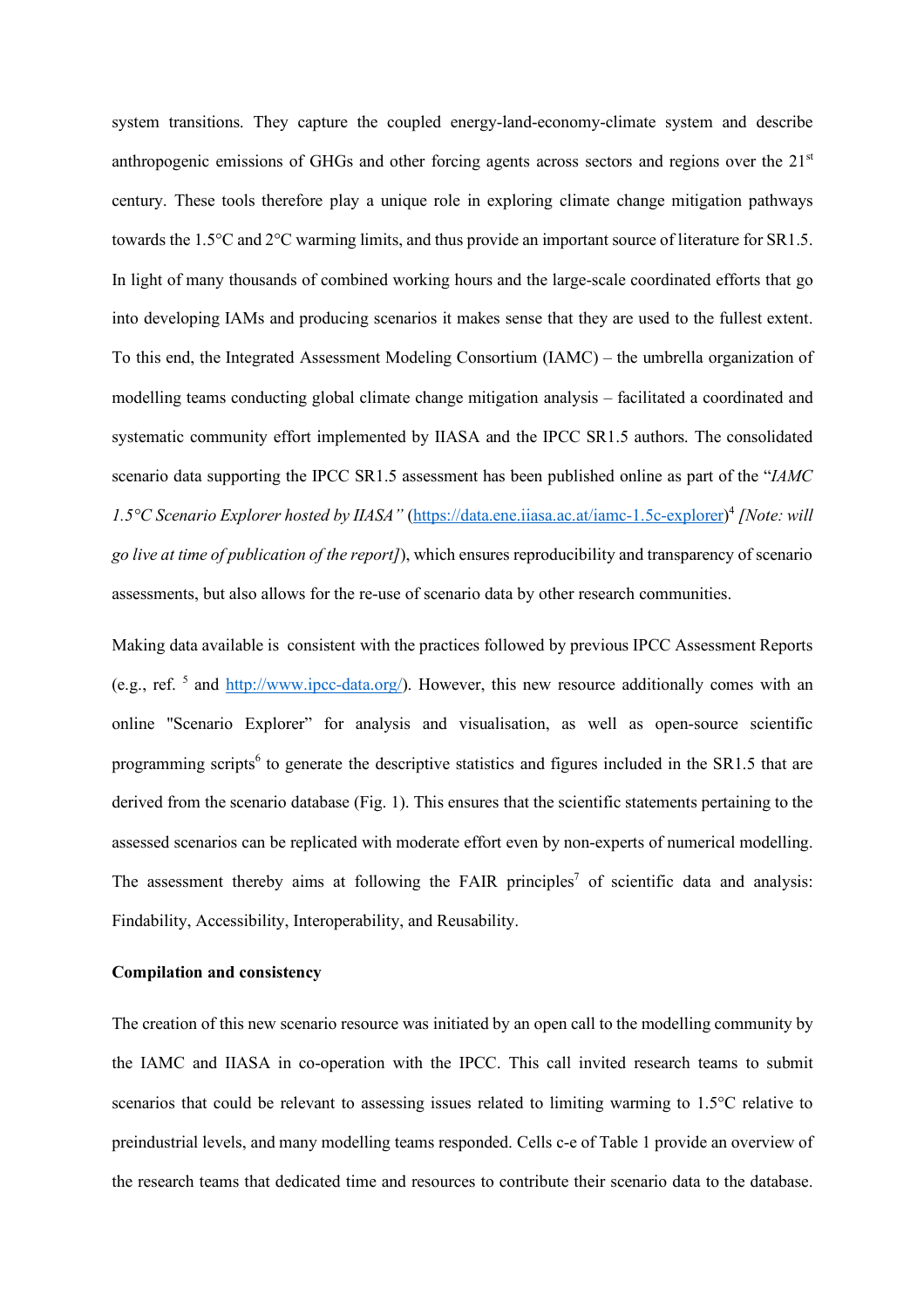Scenarios were submitted from a diverse set of recent publications including multi-model comparison projects (e.g., refs  $^{8,9}$ ) and single-model scenario studies (e.g., refs  $^{10,11}$ ).

However, developing a useable scenario database requires more than simply porting diverse data from various sources into one large container. Rather than compiling data directly from the published literature, a central curated database was developed with dedicated contributions from across the integrated-assessment community. This approach aimed at providing a coherent scenario ensemble with a high degree of internal consistency. A common terminology and coherent nomenclature was applied across all submissions, facilitating the computation of ranges for variables and indicators of interest without further need for harmonization or data processing (see Table 1a for an overview of the variable classes that have been included). Furthermore, a number of validation steps as well as bilateral communication with submitting modelling teams to clarify issues ensured that any data that is assessed is shown correctly, and hence interpreted accurately in the SR1.5 report (Fig. 1).

#### **User guidance**

This new scenario resource provides a great opportunity for further research and analysis by the wider community. However, some caution is warranted when using scenario ensembles for further analysis.

Importantly, the available collection of scenarios is an 'ensemble of opportunity', the lowest common denominator being that they have been made available to the SR1.5 assessment through submission to the scenario database and have passed a number of validation steps for consistency, completeness and near-term plausibility. The studies underlying these scenarios address issues related to climate change mitigation pathways consistent with 1.5°C of global warming or provide relevant context to the assessment of such pathways; and several of the studies were initiated with the aim to feed into the SR1.5 assessment process. However, each study may address a different set of research questions, and the scenario designs as well as underlying assumptions are hence expected to differ in ways that may affect the characteristics of resulting pathways. Examples of such assumptions are the availability or speed of deployment of carbon dioxide removal (CDR), which includes bio-energy with carbon capture and sequestration (BECCS). One guiding principle when using an unstructured scenario ensemble (i.e.,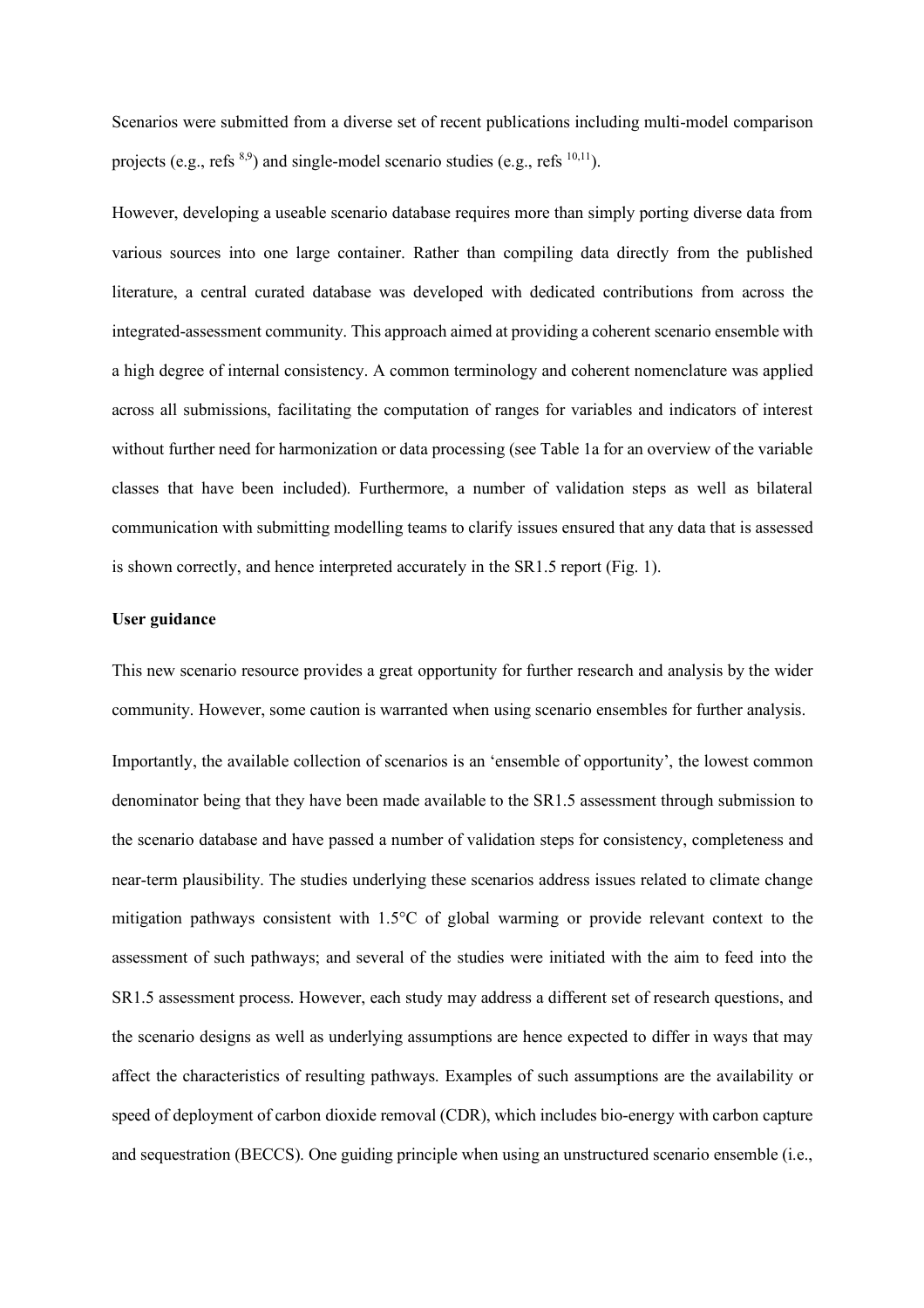consisting of scenarios that were not developed based on a structured set of variations) is hence that in most cases it is incorrect to consider a scenario ensemble as a statistical sample that provides any information in terms of likelihood or agreement in the literature. Additional "do's and don'ts" for conducting an assessment of unstructured scenario ensembles are elaborated in more detail in Box 1.

One way of assessing characteristics of scenarios consistent with a specific temperature level is to group available scenarios based on their temperature outcome with the help of a reduced-complexity carboncycle and climate model<sup>12</sup>. The ranges across the scenarios within each group inform the spectrum of outcomes currently available in the literature for each warming category in terms of greenhouse gas emissions, speed of the energy system transition, and the deployment of CDR technologies, amongst other indicators. The lower panel of Figure 1 illustrates the various types of information available and how the numerical results can be used to quantify narratives of mitigation action: several driving trends like economic growth and total population are leading to changes in energy demand, which in turn impact emissions from the energy sector. It also illustrates how limiting global warming to 1.5°C by 2100 can be achieved in a variety of ways, for example by large-scale deployment of CDR measures like BECCS or a very fast phase-out of fossil fuels and low energy demand, or any combination of these options. However, as indicated earlier, the number of available scenarios with a specific characteristic does not correlate with the likelihood of such a scenario.

#### **An invitation to re-use**

The public release of the database and the analysis notebooks for the SR1.5 is intended to increase openness and transparency towards the scientific community working on integrated assessment and climate change mitigation policies as well as towards the public at large<sup>13</sup>. The present scenario ensemble can also serve as a starting point for a similar community effort going into the Sixth Assessment Report of the IPCC. The scenario data and the open-source analysis tools allow the community to better link domain-specific knowledge to the wider policy discussion by providing the flexibility to analyse sector-specific indicators that may be of interest to particular communities. For example, the climate finance community could use these scenarios to better understand investment needs towards the required system transformation; land-use change projections could inform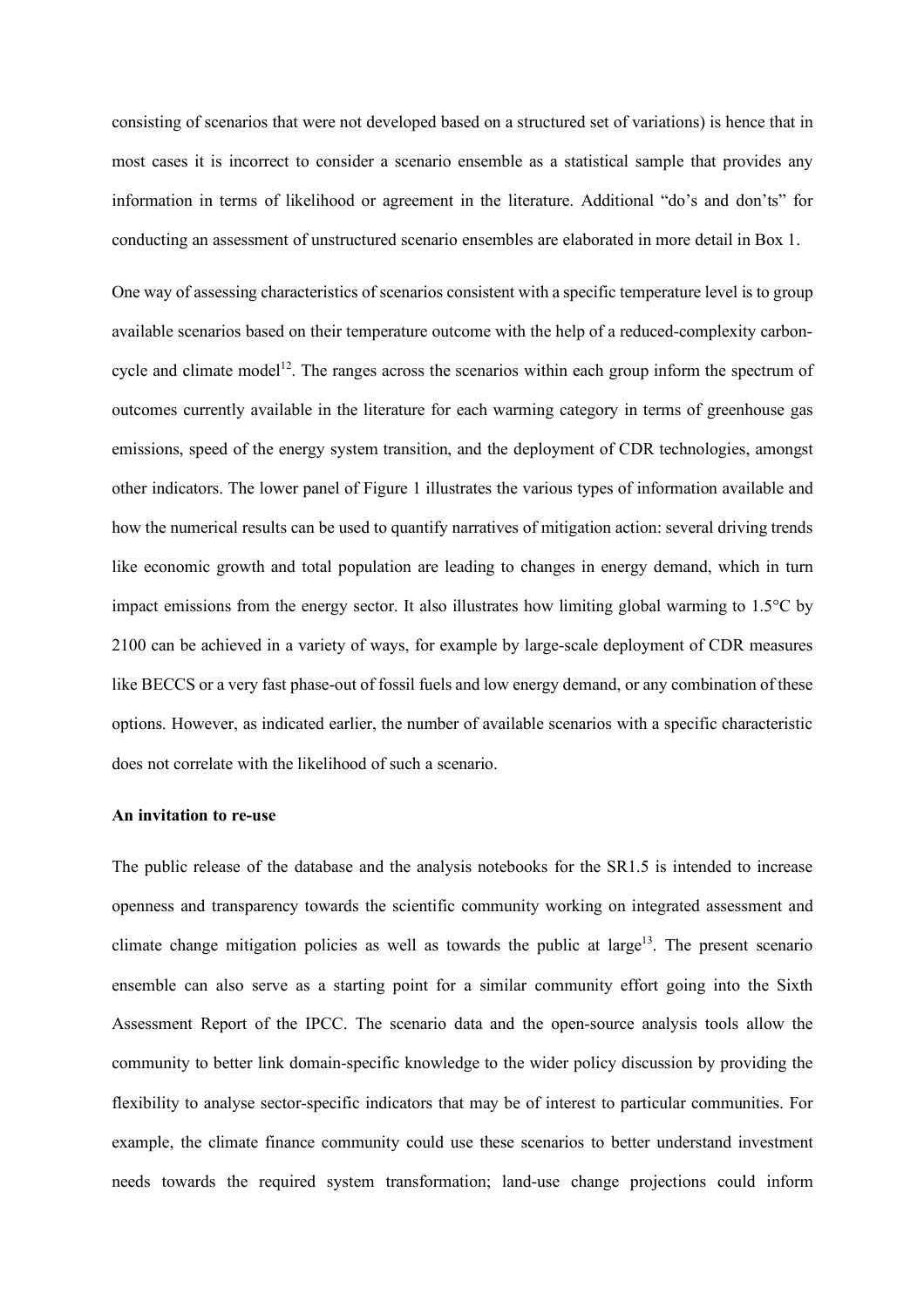assessment of biodiversity risks; and insights on mitigation options at the global scale and their variations can feed into discussions at the national or local level. Such a re-use across disciplines of scenario data originally developed by the IAM community could further broaden and facilitate the ongoing discourse about societal priorities including climate change mitigation and sustainable development.

| a. Classes of variables:<br>- Energy system configuration and fuel mix<br>Emissions by species and sectors<br>$\overline{\phantom{a}}$<br>- Carbon dioxide removal (CDR) including<br>carbon capture and sequestration (CCS)<br>Investment expenditure<br>$\overline{\phantom{0}}$<br>Socioeconomic indicators (population, GDP<br>development, prices)<br>- Land use and agricultural production<br>- Indicators for sustainable development | b. Types of scenarios:<br>- Baseline or no-policy scenarios (as reference)<br>- Constraints on cumulative emissions until 2100<br>- Implementations of the Nationally Determined<br>Contributions (NDC)<br>Stringent short-term policy implementations<br>(e.g., transport sector, energy efficiency)<br>- Limited availability of specific technologies<br>- Combinations of the above                                                                                                                                                                                                                                                                                                                                                                                                      |
|-----------------------------------------------------------------------------------------------------------------------------------------------------------------------------------------------------------------------------------------------------------------------------------------------------------------------------------------------------------------------------------------------------------------------------------------------|----------------------------------------------------------------------------------------------------------------------------------------------------------------------------------------------------------------------------------------------------------------------------------------------------------------------------------------------------------------------------------------------------------------------------------------------------------------------------------------------------------------------------------------------------------------------------------------------------------------------------------------------------------------------------------------------------------------------------------------------------------------------------------------------|
| c. Modelling frameworks:<br>- AIM<br><b>C-ROADS</b><br>GENeSYS-MOD<br><b>GCAM</b><br>- IEA ETP Model<br>- IEA World Energy Model<br>- IMAGE                                                                                                                                                                                                                                                                                                   | d. Model inter-comparison studies<br>- Quantifications of the shared socioeconomic<br>pathways (SSP) for various forcing levels:<br>Riahi et al. (2017), Rogelj et al. (2018)<br>- ADVANCE:<br>Vrontisi et al. (2018), Luderer et al. (2018)<br>- CD-LINKS: McCollum et al. (2018)<br>- EMF-33: Bauer et al. (2018)<br>e. Single-model studies:<br>- Bertram et al. (2018)<br>- Grubler et al. (2018)<br>- Holz et al. $(2018)$<br>- Kriegler et al. (2018)<br>- Liu et al. (2017)<br>- Löffler et al. $(2017)$<br>- Luderer et al. $(2013)$<br>- Marcucci et al. (2017)<br>- OECD $(2017)$<br>OECD/IEA and IRENA (2017)<br>- Rogelj et al. (2013a, 2013b, 2015)<br>- Shell International B.V. (2018)<br>- Strefler et al. $(2018)$<br>- van Vuuren et al. (2018)<br>- Zhang et al. $(2018)$ |
| MERGE<br>MESSAGEix-GLOBIOM<br><b>POLES</b><br>REMIND-MAgPIE<br>Shell World Energy Model<br>- WITCH                                                                                                                                                                                                                                                                                                                                            |                                                                                                                                                                                                                                                                                                                                                                                                                                                                                                                                                                                                                                                                                                                                                                                              |
| f. Pathway classes by warming impact:<br>- Below $1.5^{\circ}$ C<br>9<br>- 1.5°C return with low overshoot<br>44<br>- 1.5°C return with high overshoot<br>37<br>- Lower $2^{\circ}$ C<br>74<br>- Higher $2^{\circ}$ C<br>58<br>- Above $2^{\circ}$ C<br>189<br>- Not categorized by warming impact<br>3<br>Total number of assessed scenarios<br>414                                                                                          |                                                                                                                                                                                                                                                                                                                                                                                                                                                                                                                                                                                                                                                                                                                                                                                              |

**Table 1 | Overview of scenario ensemble** Classes of variables, types of scenarios, list

of modelling frameworks and underlying literature of the scenarios submitted, and number of scenarios per assessed warming category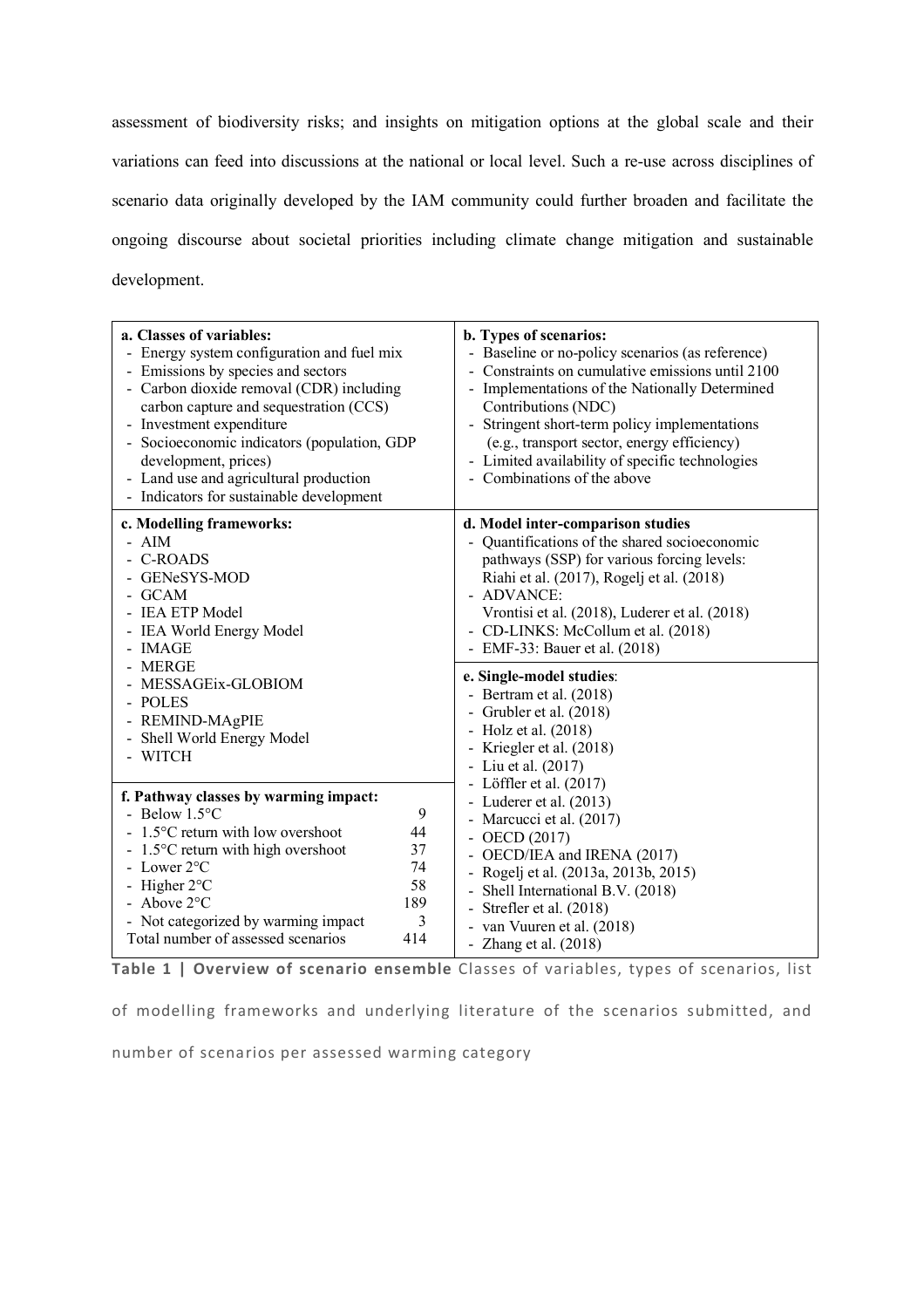#### **The "Do's and don'ts" for analysing ensembles of opportunity of IAM scenarios**:

In this context, an 'ensemble of opportunity' refers to a serendipitous collection of scenario data from a variety of sources and studies. We here provide a list of do's and don'ts for analysing such ensembles, as well as some examples.

- 1) **Don't interpret the scenario ensemble as a statistical sample or in terms of likelihood/agreement in the literature.** A number of scenarios show that limiting global warming to 1.5°C can be achieved without deployment of bioenergy with carbon capture and sequestration (BECCS), while the majority of scenarios use it (cf. Figure 1c). This information by itself does not imply that reaching ambitious climate goals is less likely without BECCS – instead, it shows that pathways with and without BECCS exist for implementing the Paris agreement, highlighting that different societal preferences and strategies can result in vastly different outcomes.
- 2) **Don't focus only on the medians, but consider the full range over the scenario set**. While it is often easier to communicate single numbers rather than ranges, the full breadth of indicators or trajectories within a scenario set carries important information about the available options (cf. Figure 1a).
- 3) **Don't cherry-pick individual scenarios to make general conclusions**. Select an appropriate subset of scenarios instead, in such a way that differences or alternative developments between scenarios within one category can be highlighted (cf. Figure 1d).
- 4) **Don't over-interpret scenario results and do not venture too far from the original research focus.** All scenarios in this compilation analyse the emission pathways and the energy system transformation in mitigation pathways; therefore, comparing emissions and similar indicators is a valid meta-analysis. In contrast, most scenario designs implicitly optimize global welfare (e.g., they often look for the least cost solution with respect to mitigation efforts) and are not designed to consider inter-regional fairness or burden-sharing methods. Therefore, regional GDP changes under mitigation policies from these scenarios provide little information about who will ultimately "win or lose from climate action" and is taking the meta-analysis outside of the application domain of these scenarios.
- 5) **Don't conclude that the absence of a particular scenario (necessarily) means that this scenario is not feasible or possible.** The solution space in an 'ensemble of opportunity' is not comprehensive. Scenarios might be "missing" because no study asked a research question that would require such a scenario to be developed, or, even more banal, because such a scenario was published in the literature but not included in the ensemble for other reasons. Unavailable scenarios do not preclude them from being possible, unless a study specifically indicates that a particular scenario was attempted but could not be produced by a modelling framework (e.g., limiting radiative forcing in 2100 to 1.9W/m2 under SSP3 socioeconomic assumptions, cf. ref<sup> $1,3$ </sup>).

**Box 1 | A user's guide to the analysis and interpretation of scenario ensembles**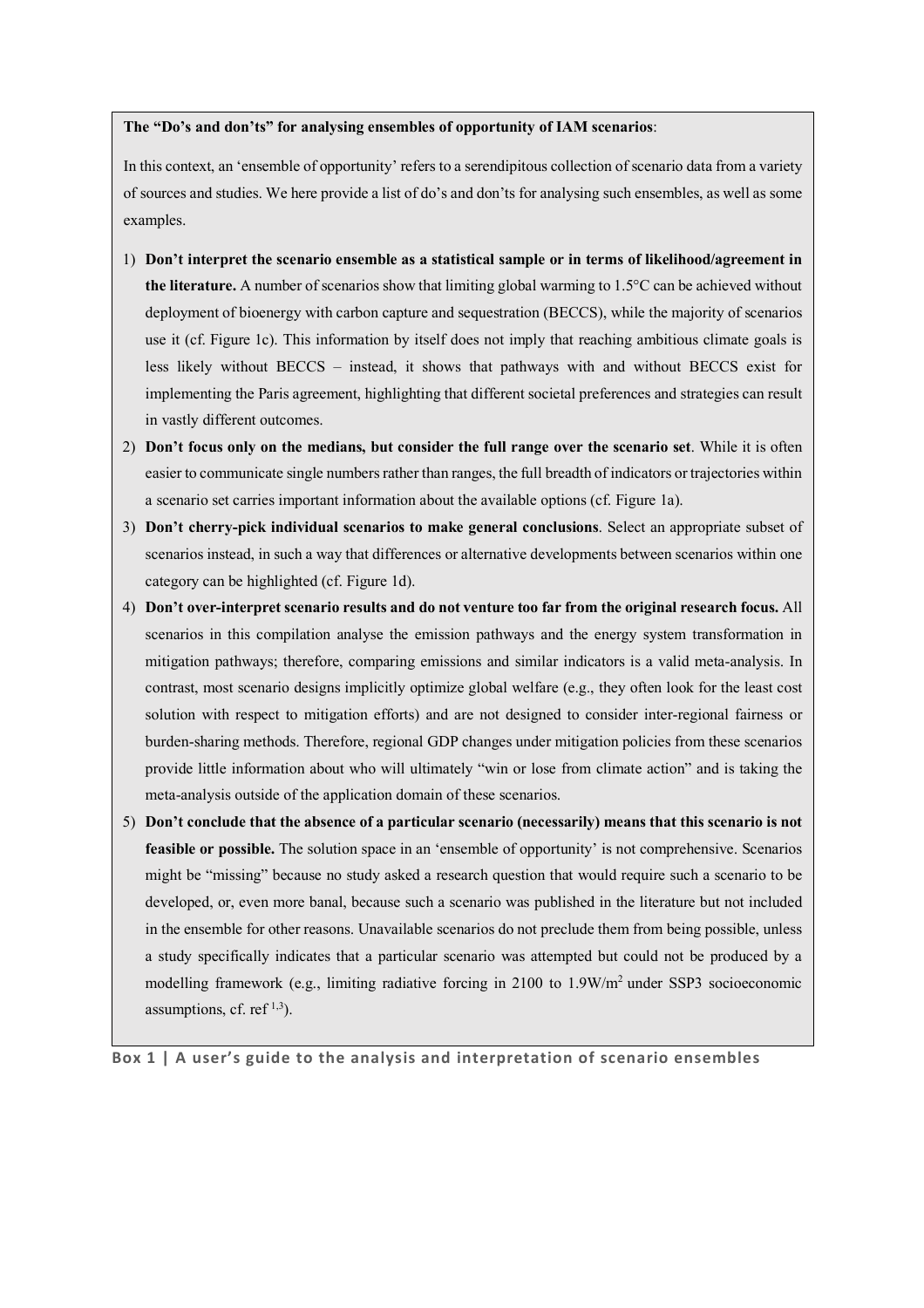

**Figure 1 | Overview of process of compilation of IAM scenario data, and illustrative data visualisations.** a. Process of creating, vetting, analysing, and distributing IAM scenario data; b-e, illustrative data analysis of information available in the new scenario resource. Overview of range of socioeconomic drivers, primary energy and forest cover (panel b), global  $CO<sub>2</sub>$ emissions for scenario subsets consistent with 1.5°C or 2°C (panel c) as well as the distribution of CCS and BECCS deployment across these subsets (panel d); evolution of primary energy contributions in two illustrative, very different  $1.5^{\circ}$ C pathways<sup>3,10</sup>. Icons in panel a are licensed under a Creative Commons License by LeftHandedGraphic, TukTuk Design, Luis Prado, joeartcon, Kimmi Studio, and Creative Stall at TheNounProject.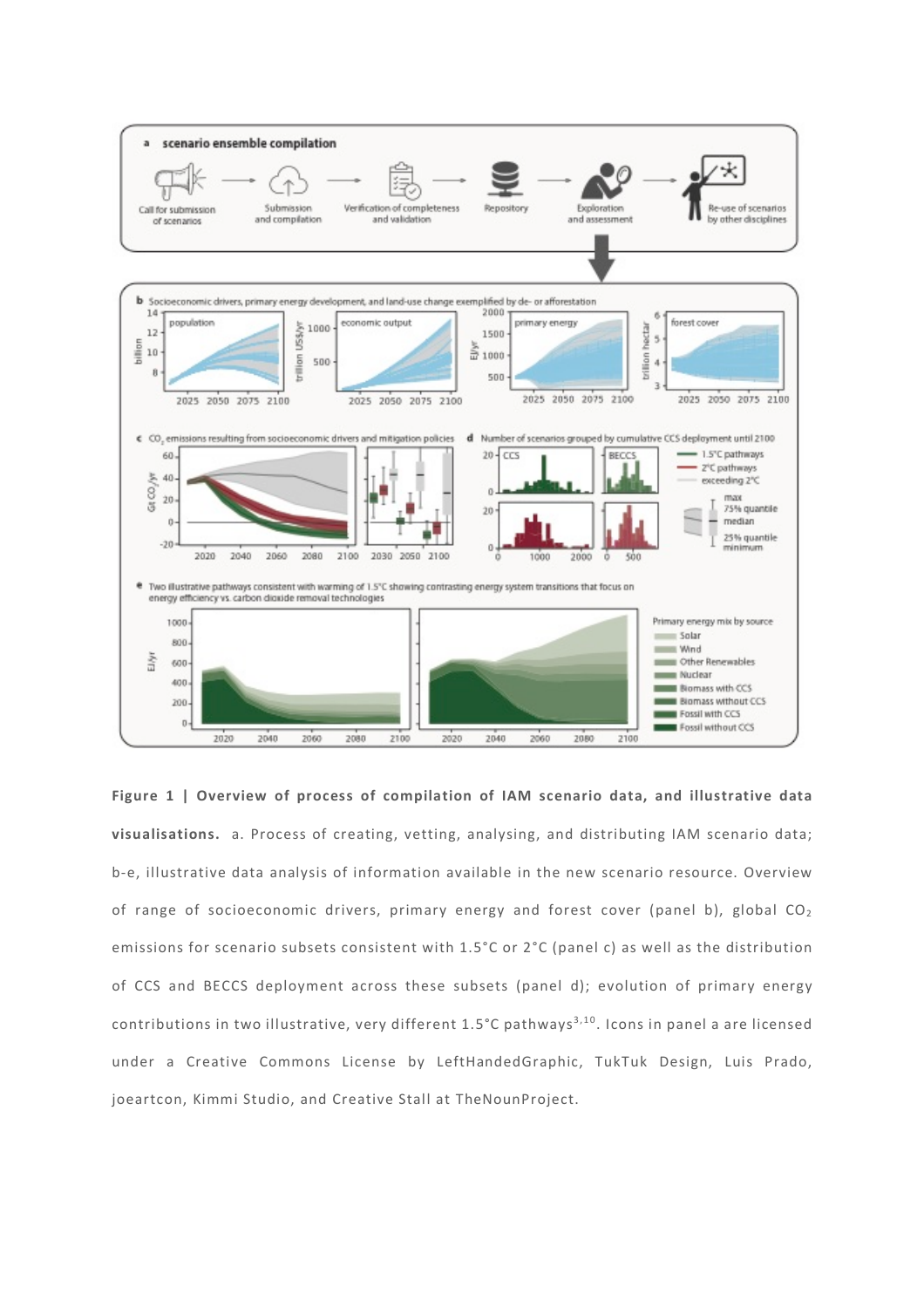# Acknowledgements

The authors appreciate the institutional support provided by IIASA in hosting the IAMC 1.5°C Scenario Explorer and wish to thank Peter Kolp, Nikolay Kushin and Michael Pimmer for their contribution to the development of the explorer and maintenance of the database infrastructure. The IAMC Scientific Working Group on Data Protocols and Management is acknowledged for their efforts to enable consistent reporting across research groups and the development of a common data template. The substantial work by all modelling teams that submitted scenarios to the database is also gratefully recognized.

# Author Contributions

DH and KR coordinated the development of the scenario resource. All authors contributed to the development of the scenario resource. DH and JR wrote the first draft of the manuscript, with contributions from all authors. DH created the figure, with inputs and suggestions from all authors.

### Competing Interests statement

The authors declare no competing interests.

### References

- 1 IPCC. *Special Report on Global Warming of 1.5°C (SR1.5)*. (Intergovernmental Panel on Climate Change, 2018).
- 2 UNFCCC. *Adoption of the Paris Agreement FCCC/CP/2015/10/Add.1*. (2015).
- 3 Rogelj, J. *et al.* Scenarios towards limiting global mean temperature increase below 1.5 °C. *Nature Climate Change* **8**, 325-332, doi:10.1038/s41558-018-0091-3 (2018).
- 4 Huppmann, D. & et al. (Integrated Assessment Modeling Consortium & International Institute for Applied Systems Analysis, 2018).
- 5 Krey, V. *et al.* in *Climate Change 2014: Mitigation of Climate Change. Contribution of Working Group III to the Fifth Assessment Report of the Intergovernmental Panel on Climate Change* (ed O. Edenhofer, R. Pichs-Madruga, Y. Sokona, E. Farahani, S. Kadner, K. Seyboth, A. Adler, I. Baum, S. Brunner, P. Eickemeier, B. Kriemann, J. Savolainen, S. Schlömer, C. von Stechow, T. Zwickel and J.C. Minx) (Cambridge University Press, Cambridge, United Kingdom and New York, NY, USA, 2014).
- 6 Huppmann, D. (2018).
- 7 Wilkinson, M. D. *et al.* The FAIR Guiding Principles for scientific data management and stewardship. *Scientific Data* **3**, 160018, doi:10.1038/sdata.2016.18 (2016).
- 8 Riahi, K. *et al.* The Shared Socioeconomic Pathways and their energy, land use, and greenhouse gas emissions implications: An overview. *Global Environmental Change* **42**, 153- 168, doi:10.1016/j.gloenvcha.2016.05.009 (2017).